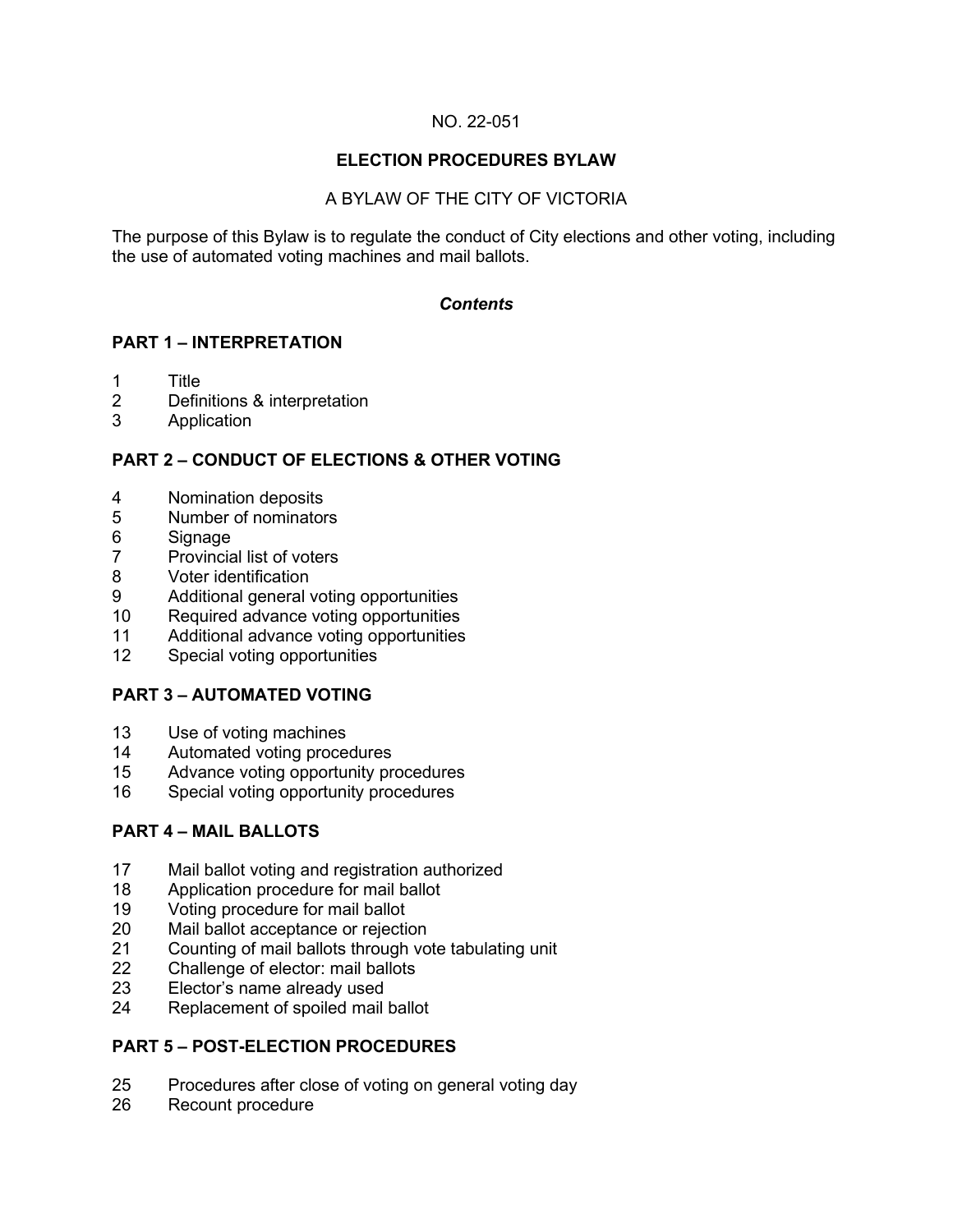27 Tie votes after judicial recount

#### **PART 6 – GENERAL**

- 28 Electronic disclosure of nomination documents
- 29 Repeal
- 30 Effective date

Under its statutory powers, including sections 8(4) and 65 of the *Community Charter* and Parts 3 and 4 of the *Local Government Act*, the Council of The Corporation of the Corporation of the City of Victoria in an open meeting enacts the following provisions:

### **PART 1 – INTERPRETATION**

#### **Title**

1 This Bylaw may be cited as the "Election Procedures Bylaw".

#### **Definitions & interpretation**

2 (1) In this Bylaw

"acceptable mark"

means a mark that is identifiable by the vote tabulating unit, and is made by an elector in the space provided on the ballot opposite the name of any candidate or opposite either 'yes' or 'no' on a question.

"automated vote counting system"

means a system that counts and records votes, processes and stores election results, and is comprised of the following equipment having the functions indicated:

- (a) a number of ballot-scanning vote tabulating units, each of which rests on a ballot box, and
- (b) a number of portable ballot boxes;

#### "ballot"

means a single automated ballot card designed for use in an automated vote counting system, which shows

- (a) the names of all of the candidates for the office of Mayor and each office of councillor, and
- (b) all of the choices on all of the questions on which the opinion or assent of the electors is sought;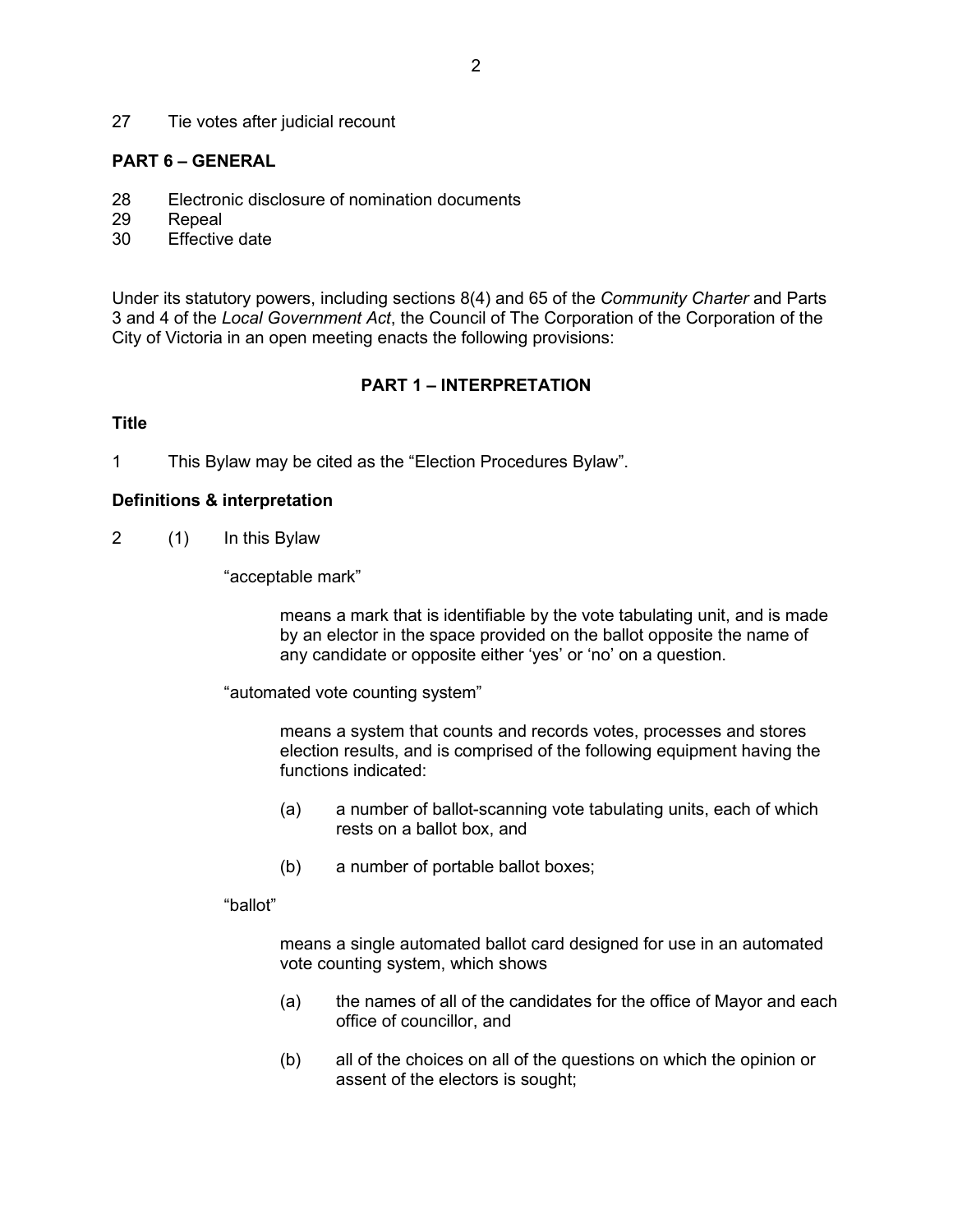"ballot return override procedure"

means the use, by an election official, of a device on a vote tabulating unit, that causes the unit to accept a returned ballot;

"election headquarters"

means City Hall, located at #1 Centennial Square, Victoria, British Columbia;

"election"

means an election for the number of persons required to fill an office on the City Council;

"elector"

means a resident elector or non-resident property elector of the City;

"general local election"

means the election held in 2022 and in every 4th year after 2022 for the mayor and councillors of the City.

"general voting day"

means

- (a) for a general local election, the 3rd Saturday of October in the year of the election,
- (b) for elections other than a general local election, the date set under sections 54, 55 or 152 of the *Local Government Act*,

(c) for other voting, the date set under section 174 of the *Local Government Act*;

"memory card"

means the storage device that stores all of the permanent results for the vote tabulating unit;

"other voting"

means voting on a matter referred to in section 170 of the *Local Government Act*;

"portable ballot box"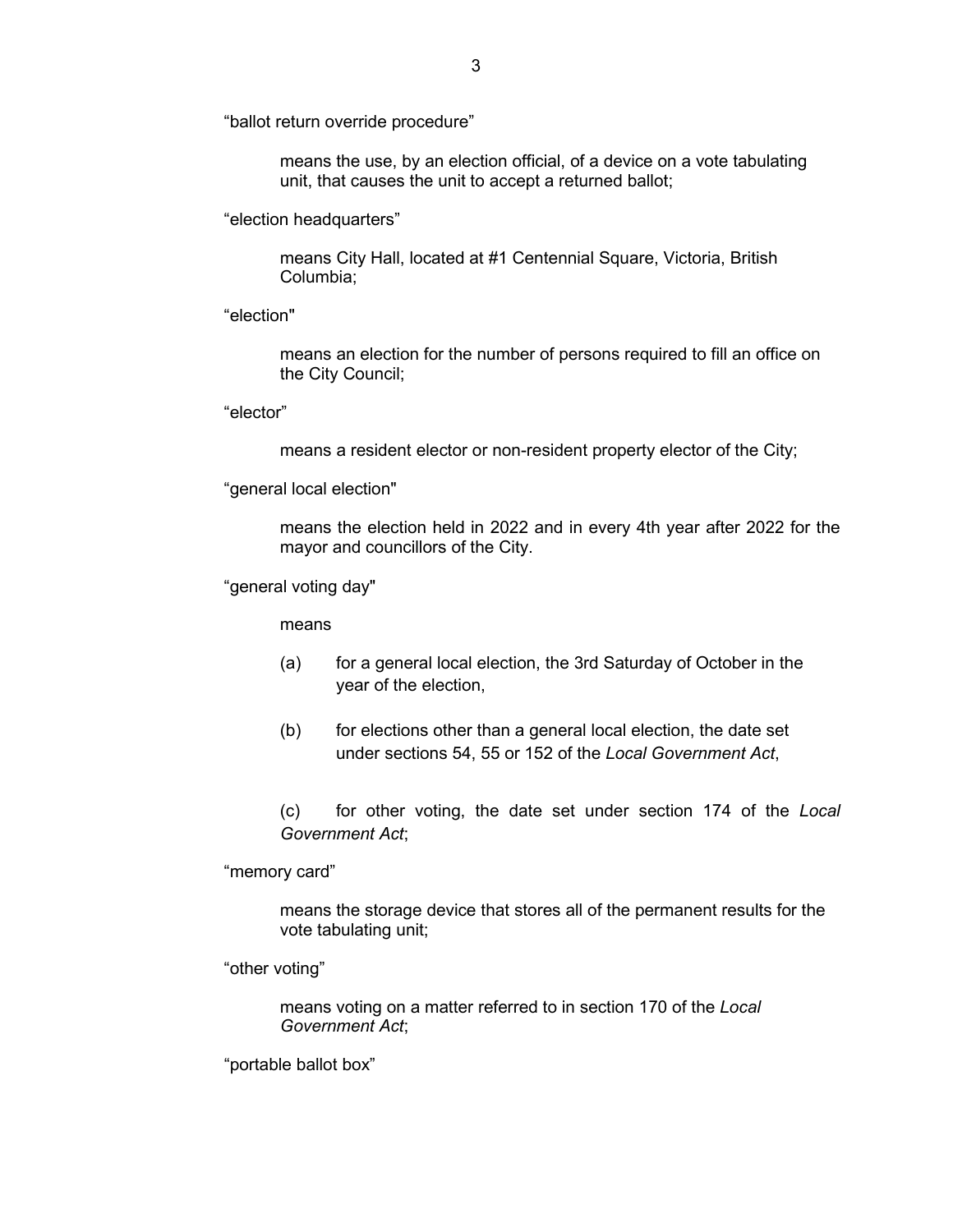means a ballot box that is used as a voting place where a vote tabulating unit is not being used or is not functioning;

"question"

means the bylaw or other matter on which the assent or the opinion of the electors is sought by other voting;

"register tape"

means the printed record, generated from a vote tabulating unit at the close of voting on general voting day, that shows the number of votes

- (a) for each candidate for the office of Mayor and each office of councillor, and
- (b) for and against each question;

"returned ballot"

means a voted ballot, inserted into a vote tabulating unit, that is not accepted and is returned by the unit to the elector with an explanation of the marking error that caused the ballot to be unacceptable;

"secrecy sleeve"

means an open-ended folder or envelope used to cover ballots to conceal the choices made by each elector;

"vote tabulating unit"

means a device into which voted ballots are inserted, and that scans each ballot and records the number of votes for each candidate and for and against each question.

(2) Each provision of this Bylaw is intended to be independent of all other provisions to the extent that if any provision is declared invalid for any reason by a court of competent jurisdiction, all other provisions of this Bylaw remain valid and enforceable.

#### **Application**

3 This Bylaw applies to all elections and all other voting.

#### **PART 2 – CONDUCT OF ELECTIONS & OTHER VOTING**

#### **Nomination deposits**

4 (1) A nomination for election to hold office as a member of Council must be accompanied by the following nomination deposits: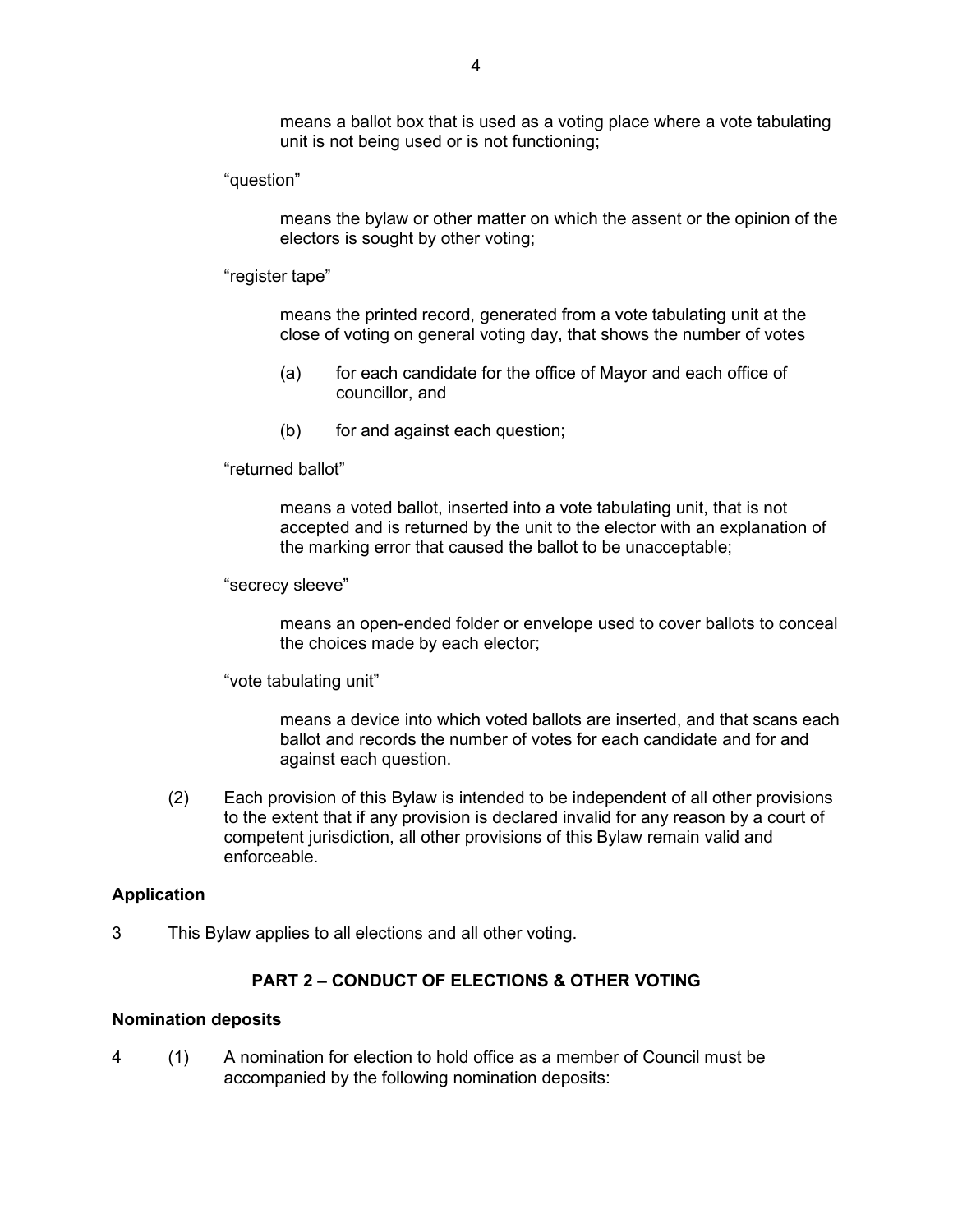- (a) \$100.00 for each candidate for the office of Mayor;
- (b) \$100.00 for each candidate for the office of councillor.
- (2) A nomination deposit must be held and dealt with by the chief election officer in accordance with section 88 of the *Local Government Act*.

### **Number of nominators**

- 5 A nomination for election to hold office as a member of Council must be made by at least the following number of qualified nominators:
	- (1) 25 for each candidate for the office of Mayor;
	- (2) 25 for each candidate for the office of councillor.

### **Signage**

6 An election sign for an election or municipal referendum is permitted on property only in accordance with the specifications and requirements in Schedule A of this Bylaw.

### **Provincial list of voters**

- 7 (1) As authorized under section 76 of the *Local Government Act*, the most current Provincial list of voters prepared under the *Election Act*, available at the time an election or other voting is to be held, is the register of resident electors for the City.
	- (2) The Provincial list of voters becomes the register of resident electors no later than 52 days before general voting day for each election or other voting.
	- (3) A person who, on the basis of the Provincial list of voters, appears to meet the qualifications to be registered as a resident elector of the City is deemed to be registered as a resident elector of the City.

#### **Voter identification**

- 8 (1) The chief election officer or the presiding election official is authorized to require an elector to produce identification in the form of any class of document set out in section 3 of B.C. Regulation 380/93 *[Local Government Elections Regulation]*.
	- (2) The chief election officer or the presiding election official may take other reasonable precautions to ensure that an elector is qualified to vote and votes only once in an election.

#### **Additional general voting opportunities**

- 9 As authorized under sections 106 and 170 of the *Local Government Act*, the Council authorizes its chief election officer to
	- (a) establish additional voting opportunities for general voting day for each election and other voting; and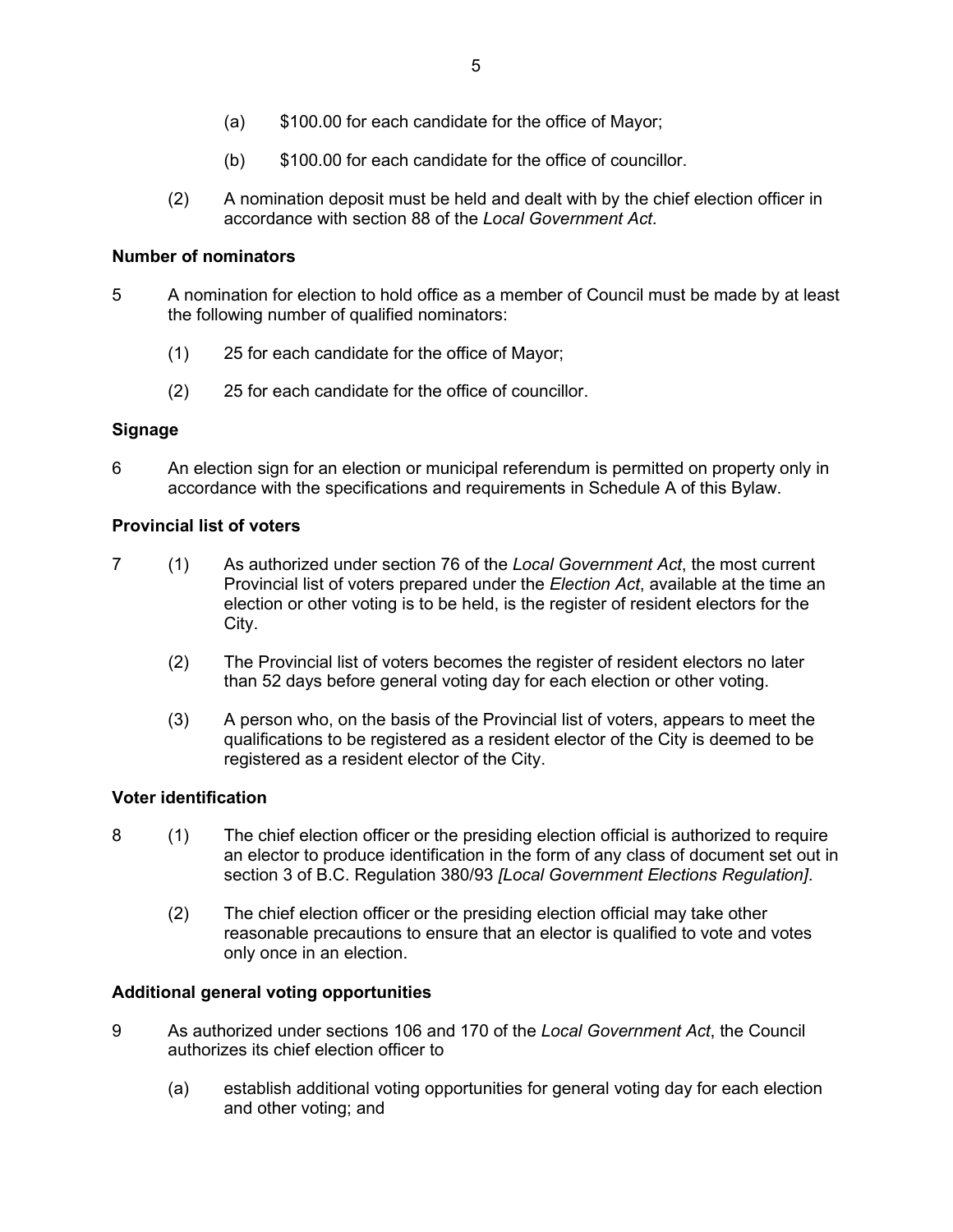(b) designate the voting places and voting hours for the voting opportunities under subsection (a), within the notice requirements and limits set out in section 106(2)- (4) of the *Local Government Act*.

## **Required advance voting opportunities**

- 10 As required under sections 107, 170 and 175 of the *Local Government Act*, advance voting opportunities must be held, for each election and for other voting, on the following days before general voting day:
	- (a) on the 10th day before general voting day; and
	- (b) on the Monday immediately preceding general voting day, or, if the Monday immediately preceding general voting day is a holiday, on the next day that is not a holiday.

### **Additional advance voting opportunities**

11 As authorized under section 108, 170 and 175 of the *Local Government Act,* the chief election officer is authorized to establish dates for additional advance voting opportunities and to designate the voting places and set the dates and voting hours for those additional advance voting opportunities.

### **Special voting opportunities**

- 12 (1) The chief election officer must establish the dates and voting hours when and the places where special voting opportunities will be conducted for each election or other voting in accordance with this section and any additional requirements under the *Local Government Act*.
	- (2) The only electors who may vote at a special voting opportunity are electors who, on the date on which the special voting opportunity is held and before the end of the voting hours for that special voting opportunity, have been admitted as patients to the hospital at which the special voting opportunity is held, or are residents at a care facility with at least 50 residents for a which a special voting opportunity is being conducted.
	- (3) The voting hours for a special voting opportunity must not be earlier than 9:00 a.m. or later than 4:00 p.m. of the day on which the special voting opportunity takes place.
	- (4) The chief election officer may limit the number of candidates' representatives who may be present at a special voting opportunity, subject to section 109(3) of the *Local Government Act*.

## **PART 3 – AUTOMATED VOTING**

#### **Use of voting machines**

13 Voting may be conducted in a general local election and other voting in the City by using an automated vote counting system.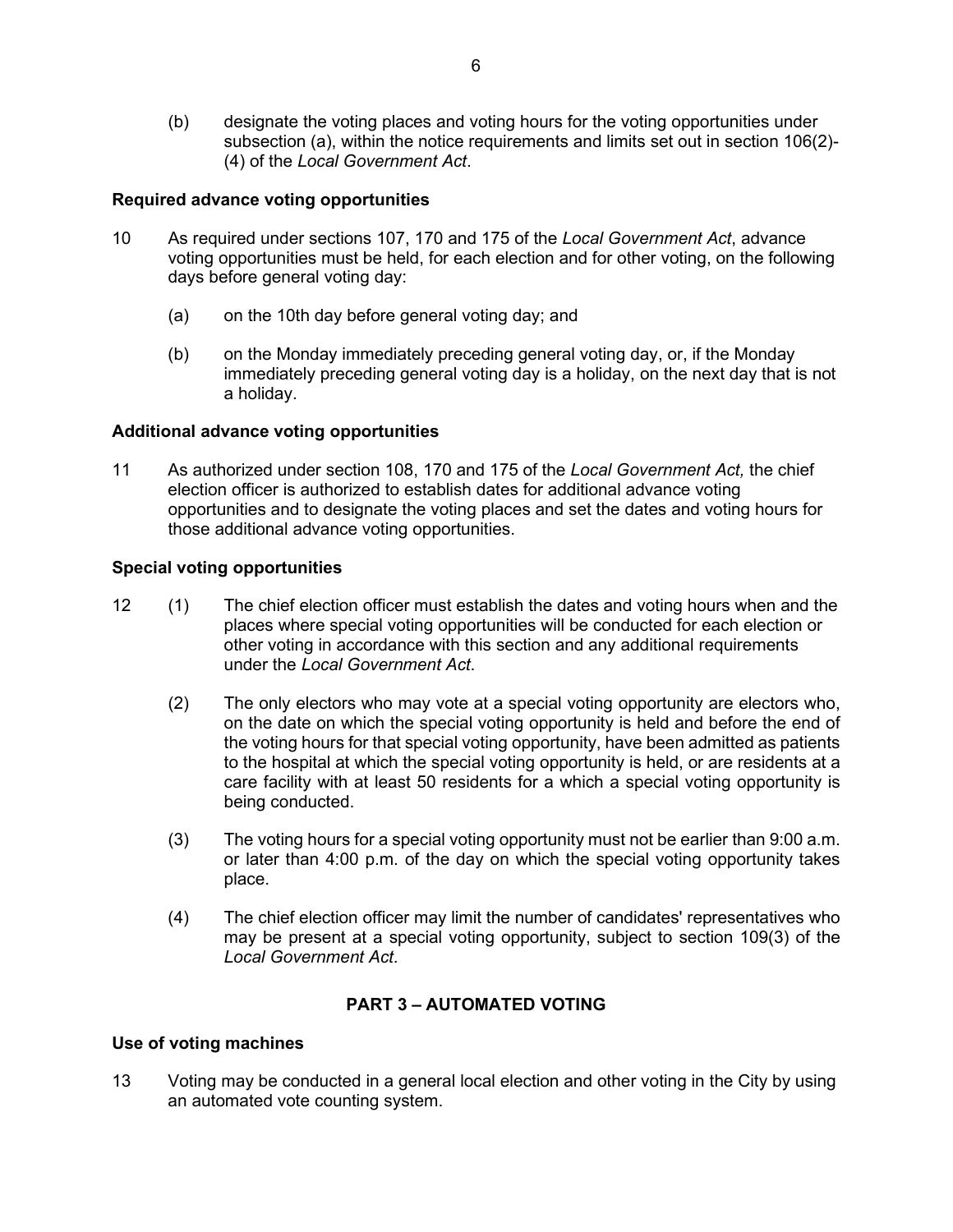### **Automated voting procedures**

- 14 (1) When an elector enters a voting place, and before a ballot is issued to the elector, the presiding election official must direct an election official to provide a demonstration of the method for voting by using an automated vote counting system to the elector, if requested by the elector.
	- (2) After receiving a demonstration under subsection (1), if applicable, an elector must proceed to the election official responsible for issuing ballots.
	- (3) The election official responsible for issuing ballots
		- (a) must ensure that the elector
			- $(i)$  is qualified to vote in the election, and
			- (ii) completes the voting book as required by the *Local Government Act*; and
		- (b) after satisfying paragraph (a), must give to the elector a ballot, a secrecy sleeve if the elector requests it, and any further instructions requested by the elector.
	- (4) After receiving a ballot, an elector
		- (a) must proceed immediately to a voting compartment;
		- (b) may vote only by making an acceptable mark on the ballot
			- (i) beside the name of each candidate of choice up to the maximum number of candidates to be elected for the office of mayor and for each office of councillor, and
			- (ii) beside either 'yes' or 'no' in the case of each question;
		- (c) must place the marked ballot into a secrecy sleeve, if applicable, proceed to the vote tabulating unit, and under the supervision of the election official in attendance, insert the ballot directly into the vote tabulating unit; and
		- (d) may request a replacement ballot from the election official in attendance if
			- (i) before inserting a ballot into the vote tabulating unit the elector decides that they made a mistake when marking the ballot, or
			- (ii) a ballot is returned by the vote tabulating unit.
	- (5) The presiding election official or alternate presiding election official must carry out the following procedures if an elector requests a replacement ballot in accordance with subsection (4)(d):
		- (a) issue the replacement ballot to the elector;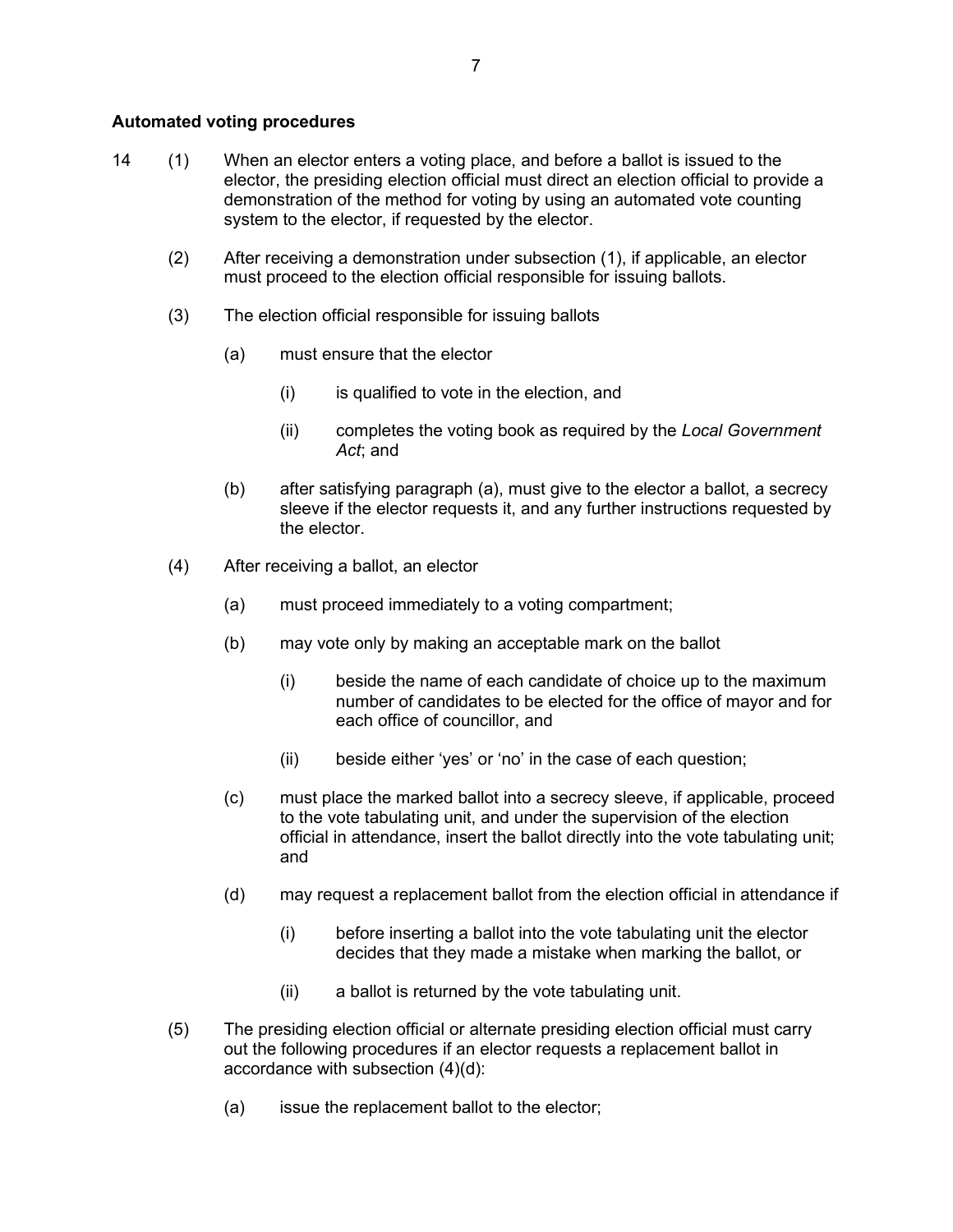- (b) mark as "spoiled" the ballot that is being replaced; and
- (c) retain all spoiled ballots separately from all other ballots.
- (6) Spoiled ballots must not be included in the counting of votes on ballots.
- (7) For the purpose of counting acceptable marks, the presiding election official must reinsert a returned ballot into the vote tabulating unit by using the ballot return override procedure if the elector
	- (a) has not damaged the returned ballot to the extent that it cannot be reinserted; and
	- (b) does not want a replacement ballot.
- (8) A ballot counted by the vote tabulating unit is valid and all acceptable marks contained on that ballot must be counted subject to a determination made under a judicial recount.
- (9) An elector must immediately leave the voting place after the vote tabulating unit indicates that the elector's ballot has been accepted.
- (10) The election official supervising a vote tabulating unit must insert into a portable ballot box all ballots delivered by electors during a time when the vote tabulating unit is not functioning and is not replaced.
- (11) An election official must carry out the following procedures under the supervision of the presiding election official as soon as is reasonably possible after a nonfunctioning vote tabulating unit becomes operational or is replaced with another vote tabulating unit:
	- (a) remove the ballots contained in the portable ballot box that temporarily replaced the nonfunctioning vote tabulating unit; and
	- (b) insert into the functioning vote tabulating unit the ballots removed under paragraph (a).
- (12) For the purpose of counting acceptable marks after the close of voting on general voting day, and under the supervision of the presiding election official, an election official must use the ballot return override procedure to reinsert into a vote tabulating unit ballots that were temporarily stored in a portable ballot box under subsection (10) and that are treated as returned ballots by the vote tabulating unit into which they were placed under subsection (11).

#### **Advance voting opportunity procedures**

- 15 (1) Vote tabulating units must be used to conduct the vote at all advance voting opportunities.
	- (2) Voting procedures at advance voting opportunities must follow as closely as possible those described in section 14.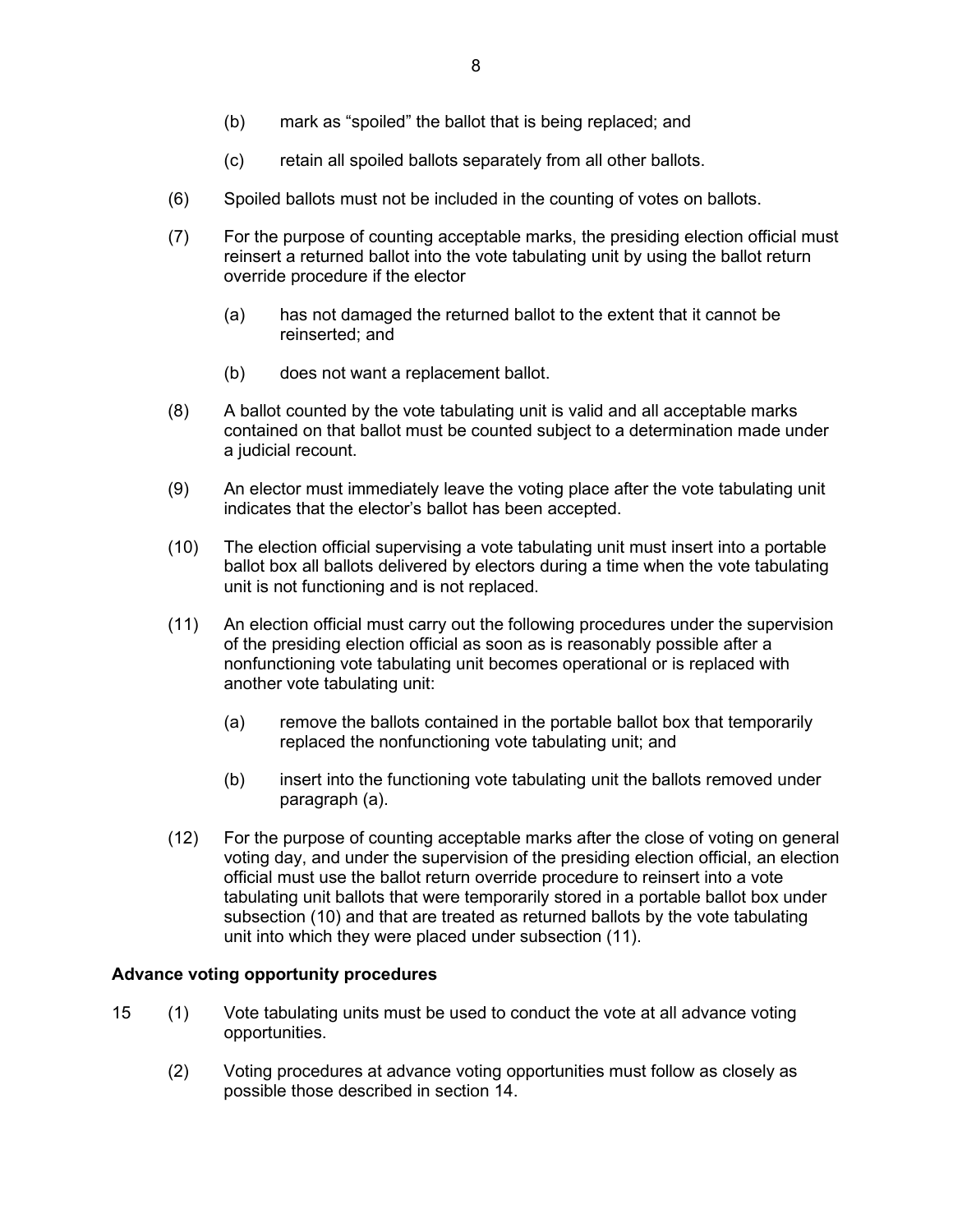- (3) At the close of voting at each advance voting opportunity the presiding election official must ensure that
	- (a) no additional ballots are inserted in the vote tabulating unit;
	- (b) the portable ballot box is sealed to prevent insertion of any ballots;
	- (c) the register tapes in the vote tabulating unit are not generated; and
	- (d) the memory card of the vote tabulating unit is secured.
- (4) At the close of voting at the final advance voting opportunity the presiding election official must
	- (a) ensure that any remaining ballots in the portable ballot box are inserted into the vote tabulating unit;
	- (b) secure the vote tabulating unit so that no more ballots can be inserted; and
	- (c) deliver the vote tabulating unit together with the memory card and all other materials used in the election to the chief election officer at election headquarters.

#### **Special voting opportunity procedures**

- 16 (1) A portable ballot box must be used for all special voting opportunities unless the chief election officer determines that it is practical to use a vote tabulating unit.
	- (2) The presiding election official at a special voting opportunity must proceed in accordance with
		- (a) sections  $14(2)$ ,  $(3)$ , and  $(4)(a)$ ,  $(b)$ , and  $(c)$  to the extent that they are applicable when a portable ballot box is being used; and
		- (b) section 15 when a vote tabulating unit is being used.
	- (3) The presiding election official at a special voting opportunity
		- (a) must ensure that a portable ballot box is secured when not in use; and
		- (b) at the close of voting at the final special voting opportunity must seal a portable ballot box and return it together with all other election materials to the chief election officer.

#### **PART 4 – MAIL BALLOTS**

#### **Mail ballot voting and registration authorized**

17 (1) Voting by mail ballot and elector registration by mail in conjunction with mail ballot voting are authorized.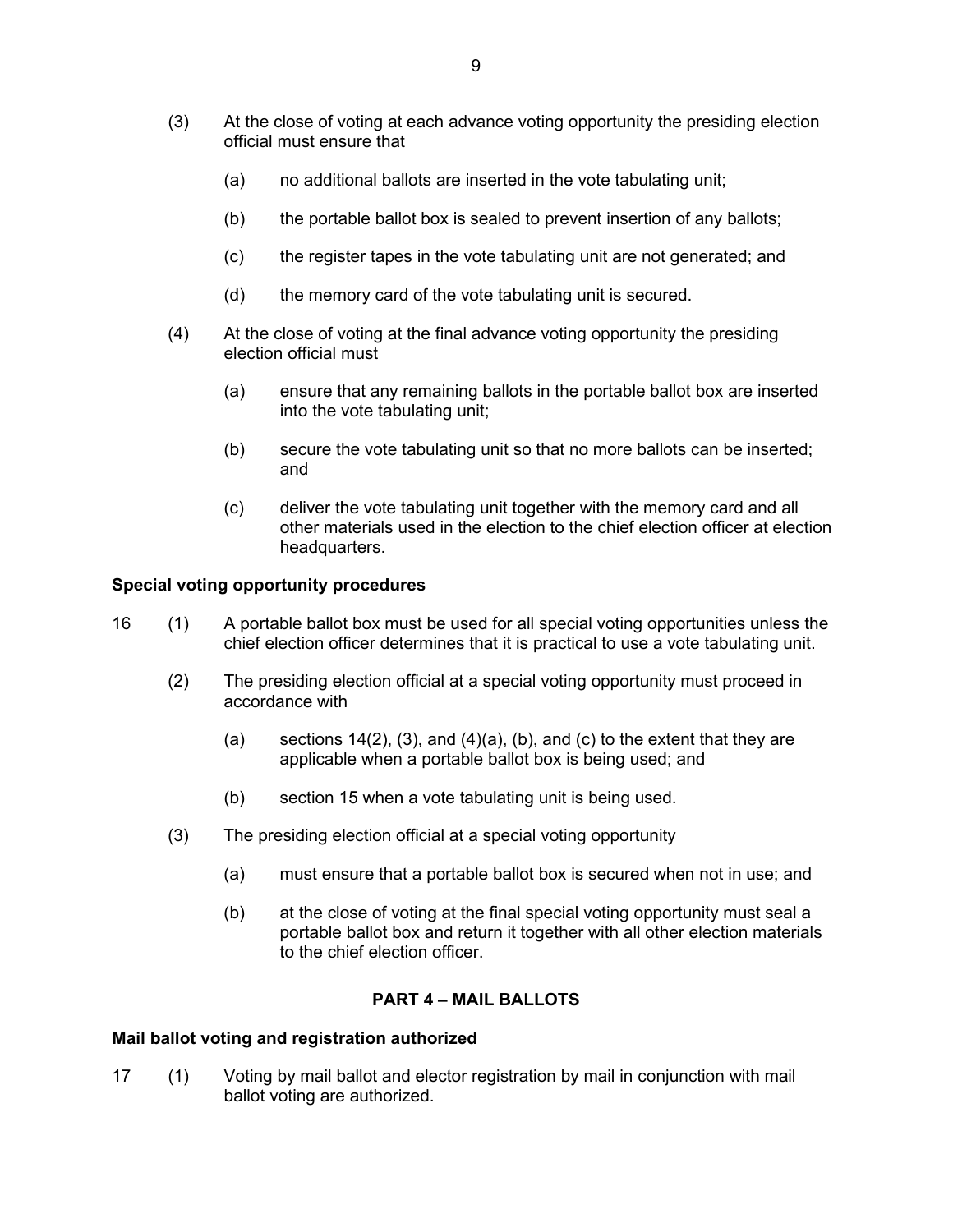- (2) All electors may apply to vote by mail ballot in accordance with section 18.
- (3) Once a mail ballot package has been accepted by the chief election officer, that elector may only vote by mail ballot.

## **Application procedure for mail ballot**

- 18 (1) An elector must only apply to vote by mail ballot in the manner and form required by the chief election officer, within the time limits established by the chief election officer.
	- (2) The chief election officer must make mail ballot applications available at least 21 days in advance of an election.
	- (3) Upon receipt of a request for a mail ballot and as soon as practicable, the chief election officer or designated election official must:
		- (a) make available to the applicant, a mail ballot package as specified in section 110(7) of the *Local Government Act*, together with an elector registration application where required; and
		- (b) record and, upon request, make available for inspection:
			- (i) the name and address of the person to whom the mail ballot package was issued; and
			- (ii) information as to whether or not the person is registered as an elector.

## **Voting procedure for mail ballot**

- 19 (1) In order to vote using a mail ballot, the elector must mark the ballot in accordance with the instructions contained in the mail ballot package provided by the chief election officer.
	- (2) After marking the mail ballot, the elector must:
		- (a) place the mail ballot in the secrecy sleeve, and seal the secrecy sleeve;
		- (b) place the secrecy sleeve in the certification envelope, and complete and sign the certification on such envelope, and then seal the certification envelope;
		- (c) place the certification envelope, together with a completed elector registration application, if required, in the outer envelope, and then seal the outer envelope; and
		- (d) return the outer envelope and its contents to the chief election officer at the address specified so that it is received no later than the close of voting on general voting day.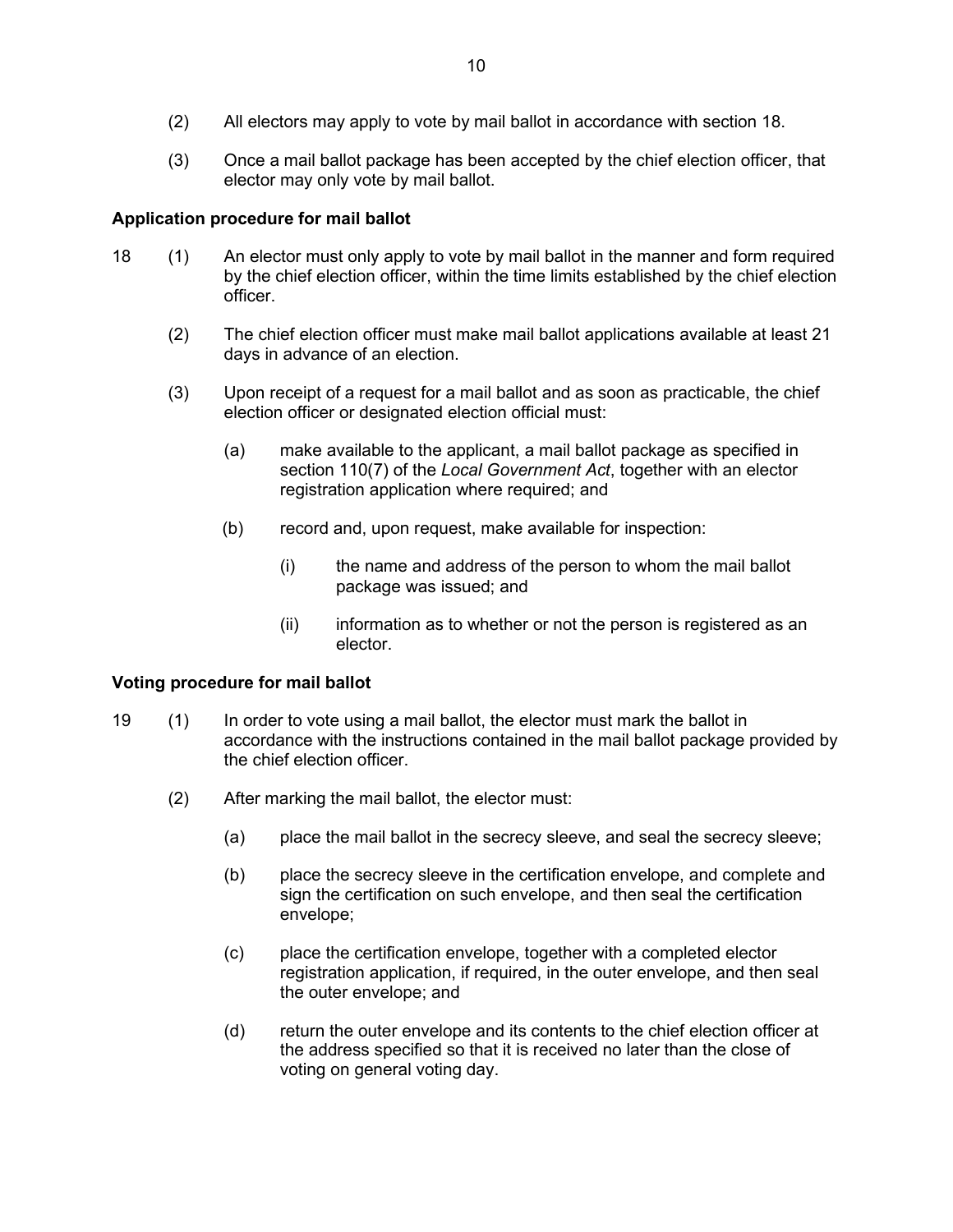#### **Mail ballot acceptance or rejection**

- 20 (1) The chief election officer or designated election official must:
	- (a) record the date a mail ballot package is received;
	- (b) examine the certification envelope and elector registration application, if applicable, and make a mark on the certification envelope as "accepted" if satisfied or "rejected" if not satisfied as to:
		- (i) the identity and entitlement to vote of the elector;
		- (ii) the completeness of the certification envelope;
		- (iii) the completeness of the elector registration application, if applicable;
		- (iv) whether the mail ballot has been received before the close of general voting day; and
	- (c) retain certification envelopes to deal with a challenge of an elector under section 22.
	- (2) If a certification envelope is marked as rejected under subsection 1(b), the chief election officer or designated election official must note the reasons for the rejection and the mail ballot must not be counted in the election.

#### **Counting of mail ballots through vote tabulating unit**

- 21 (1) The following procedures must be followed in counting mail ballots accepted under section 20(1):
	- (a) certification envelopes must only be opened by the chief election officer or designated election official in the presence of at least one other person, including any scrutineers present;
	- (b) the chief election officer or designated election official must place all secrecy envelopes into a designated ballot box;
	- (c) under the direction of the chief election officer, after the secrecy envelopes have been placed in the designated ballot box, then:
		- (i) the ballot box containing the secrecy envelopes must be opened;
		- (ii) the secrecy envelopes must be removed and opened; and
		- (iii) the ballots contained in the secrecy envelopes must be inserted into a vote tabulating unit.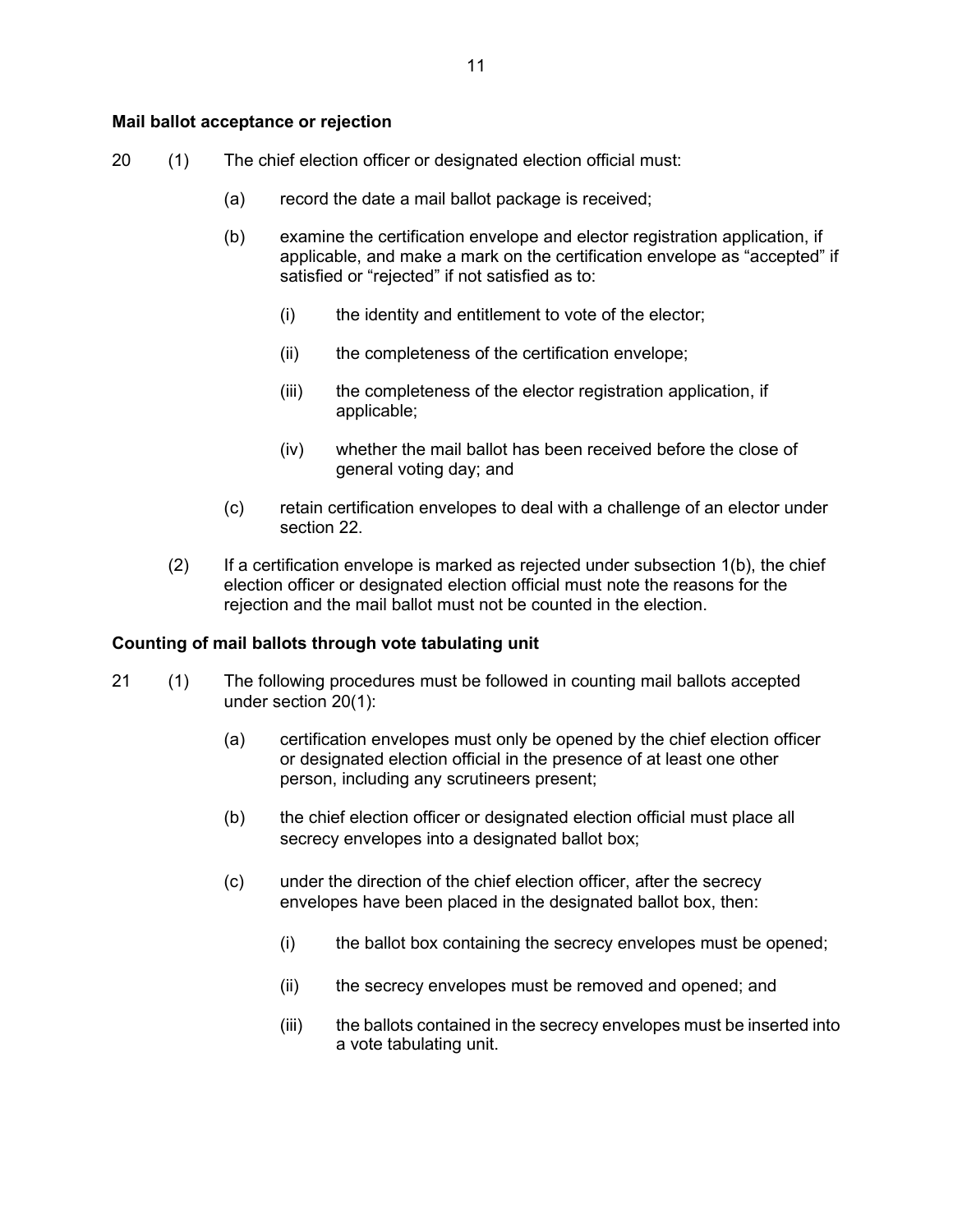- (2) The chief election officer must initiate the process in subsection (1) at least two days before the general voting day but, in order to process a high volume of mail ballots, may carry out the process every day between 9:00 a.m. to 6:00 p.m. beginning on the Monday five days prior to general voting day until the close of general voting day.
- (3) The chief election officer or a designated election official must notify candidates of the scheduled dates and times for counting mail ballots by vote tabulating units at least 24 hours prior to the count.

## **Challenge of elector: mail ballots**

- 22 (1) A person exercising the right to vote by mail ballot may be challenged in accordance with, and on the grounds specified in section 126 of the *Local Government Act* from the time a mail ballot package is requested up until 4 p.m. on the day the mail ballot package is received by the chief election officer or designated election official.
	- (2) The provisions of section 126(2) to (5) of the *Local Government Act* apply when challenging a person's right to vote.
	- (3) If a challenge has been resolved and the person is permitted to vote, the chief election officer must process the mail ballot package in accordance with section 21(1) and keep a record in accordance with section 126(5) of the *Local Government Act*.

## **Elector's name already used**

23 Where, upon receiving a request for a mail ballot, the chief election officer determines that another person has voted or has already been issued a mail ballot in that elector's name, the provisions of section 127 of the *Local Government Act* apply.

## **Replacement of spoiled mail ballot**

- 24 (1) Where an elector unintentionally spoils a mail ballot before returning it to the chief election officer, the elector may request a replacement ballot by advising the chief election officer or designated election official and returning the spoiled ballot to the chief election officer or designated election official.
	- (2) Where a request has been made in accordance with subsection (1), the chief election officer or a designated election official must issue a new mail ballot package in accordance with subsection (1) until the close of general voting day.
	- (3) The chief election officer must keep a record of returned spoiled mail ballot packages.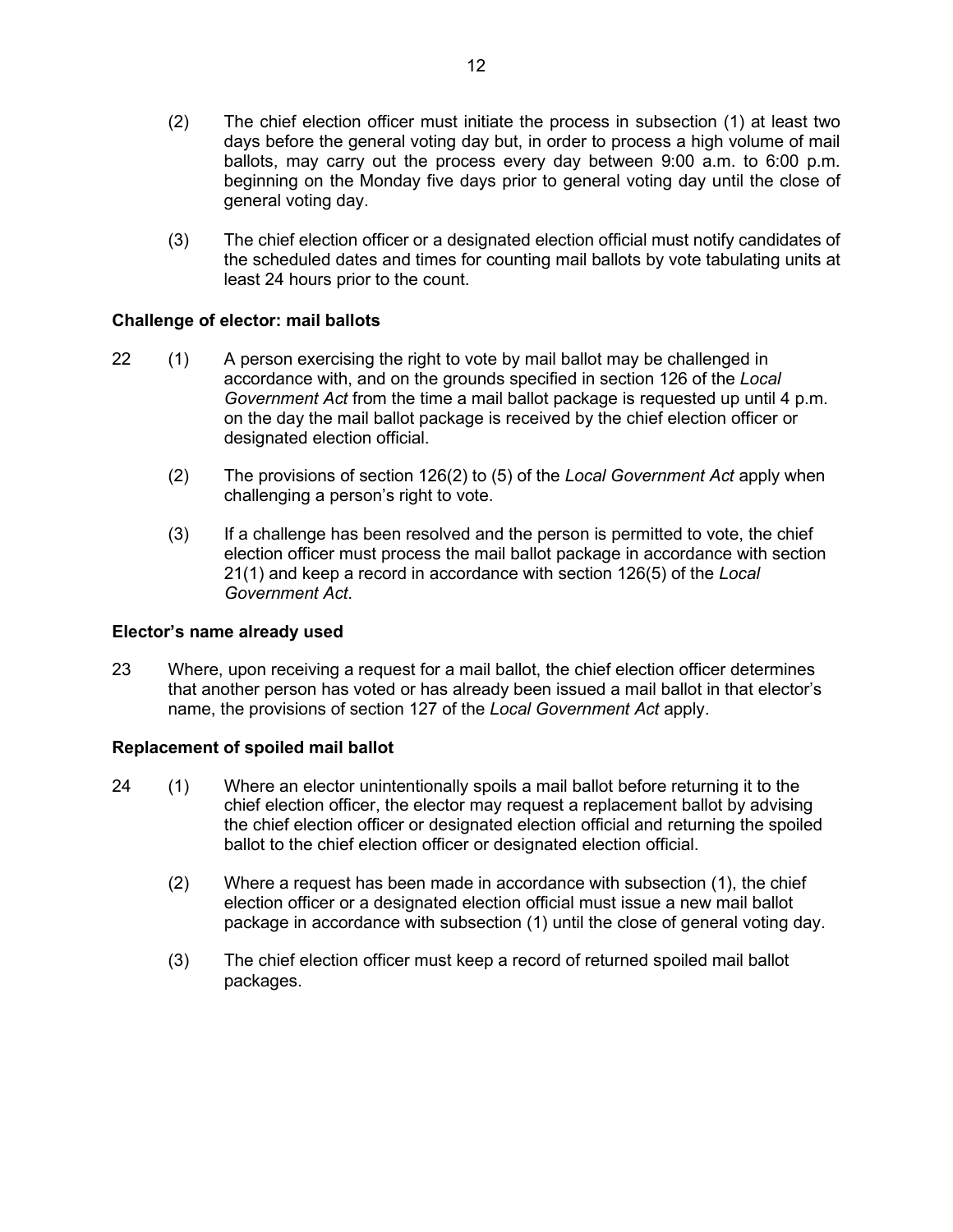### **PART 5 – POST-ELECTION PROCEDURES**

#### **Procedures after close of voting on general voting day**

- 25 (1) After the close of voting on general voting day, each presiding election official at a voting opportunity, other than advance and special voting opportunities in an election must
	- (a) ensure that any remaining ballots in the portable ballot box are inserted into the vote tabulating unit;
	- (b) secure the vote tabulating unit so that no more ballots can be inserted;
	- (c) generate three copies of the register tape from the vote tabulating unit; and
	- (d) deliver one copy of the register tape together with the vote tabulating unit to the chief election officer at election headquarters.
	- (2) After the close of voting on general voting day, each alternate presiding election official at a voting opportunity, other than advance and special voting opportunities, must
		- (a) account for the unused, spoiled and voted ballots and place them, packaged and sealed separately, into the election materials transfer box along with one copy of the register tape;
		- (b) complete the ballot account and place the duplicate copy in the election materials transfer box;
		- (c) seal the election materials transfer box;
		- (d) place the voting books, the original copy of the ballot account, one copy of the register tape, completed registration cards, keys and all completed administrative forms into the chief election officer portfolio; and
		- (e) transport all equipment and materials to election headquarters.
	- (3) At the close of voting on general voting day the chief election officer must direct the presiding election official for the advance voting opportunity and any special voting opportunities where vote tabulating units were used, to proceed in accordance with subsections (1) and (2).
	- (4) Under the direction of the chief election officer, at the close of voting on general voting day the following procedures must be followed:
		- (a) all portable ballot boxes used in the election must be opened;
		- (b) all ballots in portable ballot boxes must be removed and for counting be inserted into a vote tabulating unit;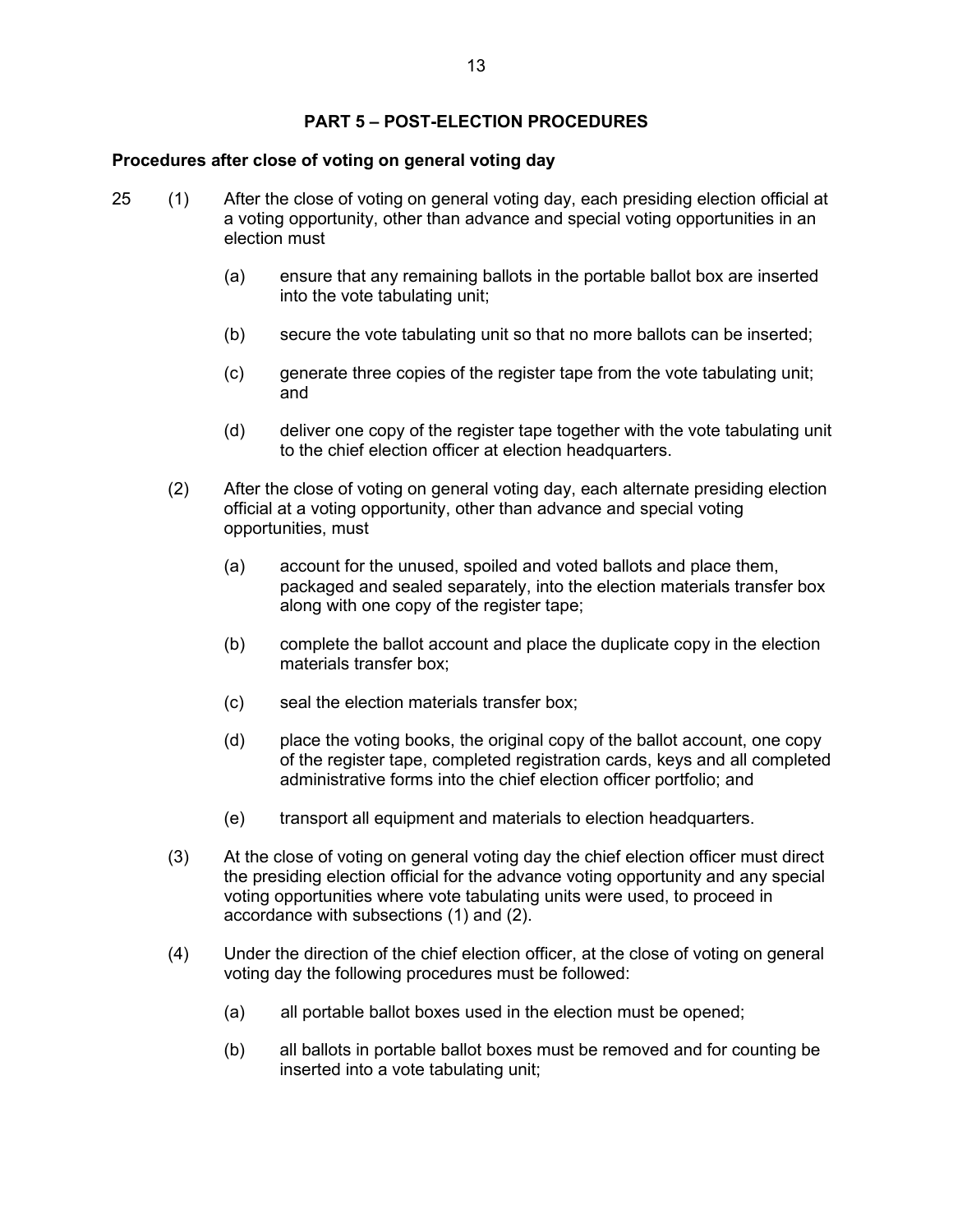(c) after the procedures set out in paragraphs (a) and (b), the procedures set out in subsections (1) and (2) must be followed to the extent that they are applicable.

### **Recount procedure**

- 26 If a recount is required, it must be conducted under the direction and supervision of the chief election officer using the automated vote counting system and in accordance with the following procedures:
	- (a) the memory cards of all vote tabulating units must be cleared;
	- (b) vote tabulating units must be designated for each voting place;
	- (c) all ballots must be removed from the sealed ballot boxes; and
	- (d) all ballots, except spoiled ballots, must be reinserted in the vote tabulating units.

### **Tie votes after judicial recount**

27 A tie vote that exists after a judicial recount will be resolved by conducting a lot in accordance with section 151 of the *Local Government Act*.

## **PART 6 – GENERAL**

#### **Electronic disclosure of nomination documents**

28 The chief election officer is authorized to provide public access to nomination documents referred to in section 89(8) of the *Local Government Act* by electronic means and publish the nomination documents on the City's website from the time of filing until 30 days after the declaration of election results.

#### **Repeal**

29 Bylaw No. 02-013, the Election Procedures Bylaw, is repealed.

#### **Effective date**

30 This Bylaw comes into force on adoption.

| <b>READ A FIRST TIME the</b> | 12 <sup>th</sup> | day of | May | 2022 |
|------------------------------|------------------|--------|-----|------|
| READ A SECOND TIME the       | $12^{\text{th}}$ | day of | May | 2022 |
| READ A THIRD TIME the        | $12^{\text{th}}$ | day of | May | 2022 |
| ADOPTED on the               | 19 <sup>th</sup> | day of | May | 2022 |

 **"CURT KINGSLEY" "LISA HELPS"** CITY CLERK